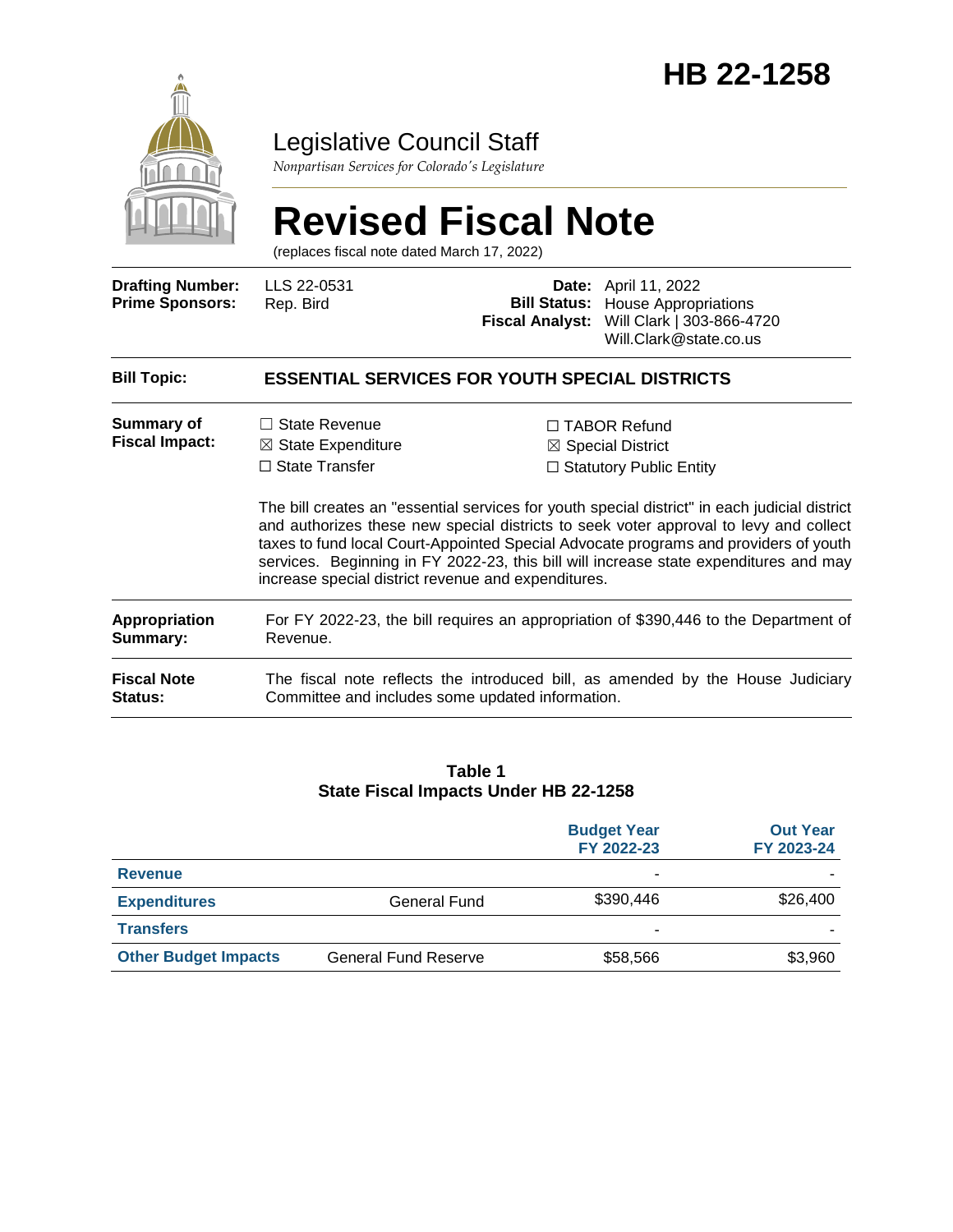Page 2

# Page 2<br>April 11, 2022 **HB 22-1258**

# **Summary of Legislation**

This bill creates an "essential services for youth special district" in each judicial district. These special districts are inactive until certain actions are taken. Once activated and a board appointed, these special districts are authorized to seek voter approval to levy and collect a uniform sales and use tax, a property tax, or both throughout the geographical area of the district to provide funding to service providers that assist at-risk youth in the special district. Elections must comply with TABOR.

**Board of Directors.** Local government authorities make appointments to the seven-member board of directors of the new special districts within the judicial district boundaries. Directors receive no compensation for their services but may be reimbursed for their necessary expenses while serving. Each board must conduct business at regular meetings that are open to the public at least three times each year. Directors of the board and officers and employees of the special district are public employees for the Colorado Governmental Immunity Act purposes, and the board is subject to the Colorado Open Records Act.

**Authorizing elections.** An essential services for youth special district may submita resolution adopted by its board to the registered electors at a general election, an election held the first Tuesday of November in an odd-numbered year, or a biennial local district election, the question of whether to levy and collect sales and use taxes or property taxes. If approved, the sales and use tax will be administered by the Department of Revenue (DOR), with the district paying the costs incurred by the DOR. County assessors will collect property taxes.

**Tax revenue.** The bill requires that after deducting for district expenses, at least 60 percent of the voter-approved tax revenue go to the special district's local Court-Appointed Special Advocate (CASA) program, and at most 40 percent go to grant programs to support service providers. These service providers must use the tax revenue in one of the following areas:

- health, safety, wellness, or mental health of youth;
- services, including housing, for unhoused at-risk youth;
- programs to support at-risk youth in the judicial system by virtue of filing a dependency and neglect action;
- programs that provide forensic support, including the cost of administration; or
- construction of facilities.

The tax revenue may not be used for daycare, data collection, school-based education, or recreational or fitness programs and cannot be used to replace existing sources of state, private or federal funding.

**Grant program.** Grant program recipients must be qualified, have at least two years of good standing operation in the district, and demonstrate successful service delivery and financial management. The board will review the applications and award grants to service providers. The board must also develop reporting requirements and review procedures such that funding can be revoked if the organization does not comply with the law.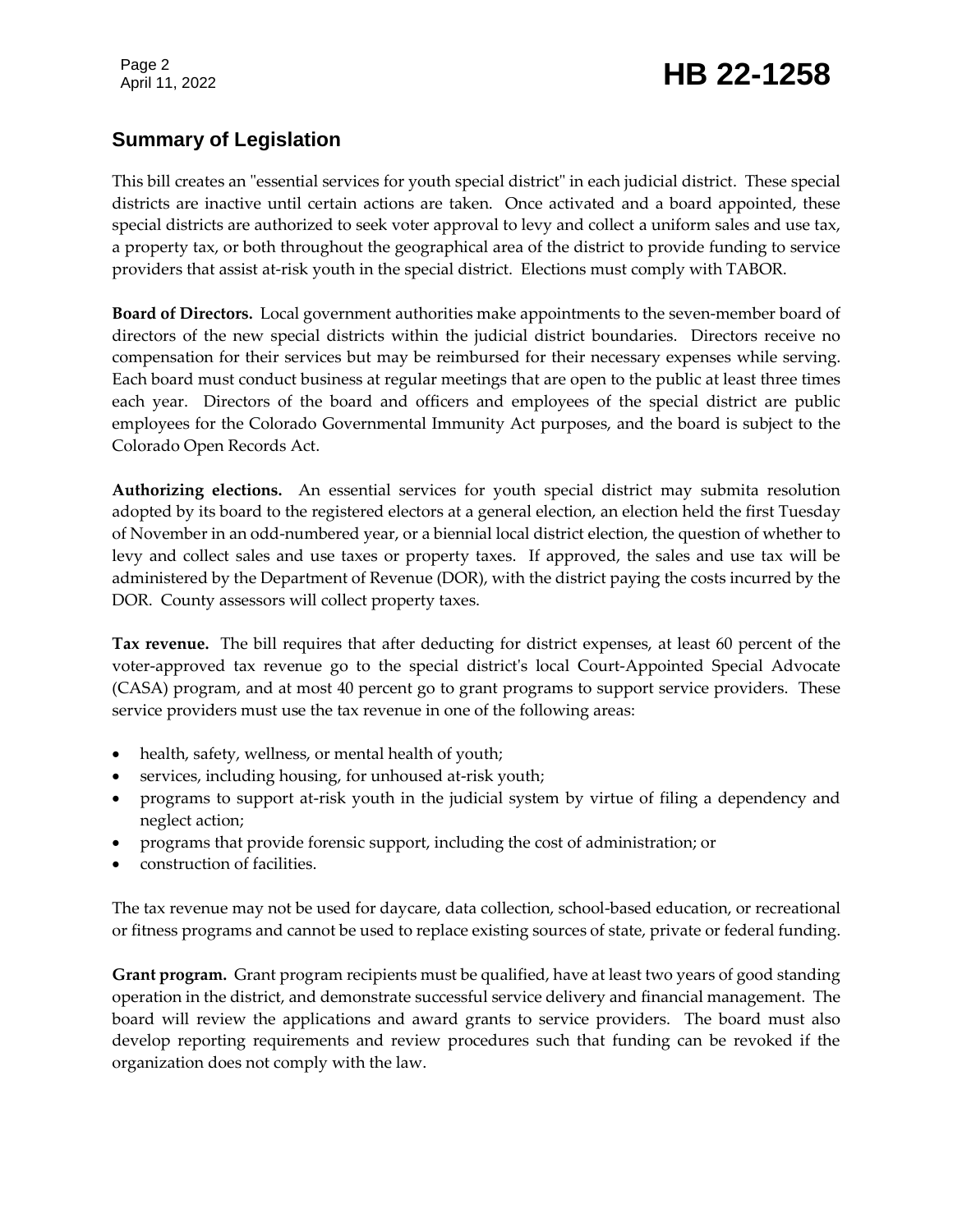Page 3

# Page 3<br>April 11, 2022 **HB 22-1258**

### **Background**

Local CASA programs provide volunteers who advocate for a child's best interests, primarily in dependency and neglect cases but also in domestic relations and probate cases. Community organizations providing CASA volunteers must meet certain requirements and operate under memoranda of understanding with the judicial district or districts they serve. There are currently 18 local CASA programs in Colorado that serve 18 of the 22 judicial districts. Statewide, the CASA Program is overseen by the Office of the Child's Representative, and \$1.5 million in state General Fund was appropriated in FY 2021-22 to support these programs.

### **Assumptions**

The fiscal note assumes that two essential services for youth special districts are activated in FY 2022-23 and that these two special districts will send sales and use tax measures to the ballot in November 2023.

### **State Expenditures**

The bill increases state expenditures in the Department of Revenue (DOR) by \$390,446 in FY 2022-23 and \$26,400 in FY 2023-24, paid from the General Fund. Expenditures, which are for system programming, testing, implementation, and ongoing system maintenance in out-years, are shown in Table 2 and detailed below. DOR will also have ongoing workload and expenses to collect sales tax revenue on behalf of any new districts that authorize such a tax. Costs may vary from this estimate depending on the number of essential services for youth special districts that are formed and approve new taxes.

|                              | <b>EXPERIGNMES ORIGITID 22-1250</b> |            |            |  |
|------------------------------|-------------------------------------|------------|------------|--|
|                              |                                     | FY 2022-23 | FY 2023-24 |  |
| <b>Department of Revenue</b> |                                     |            |            |  |
| Personal services            |                                     | \$126,296  |            |  |
| Programming                  |                                     | \$227,750  |            |  |
| Maintenance and reporting    |                                     | \$26,400   | \$26,400   |  |
|                              | <b>Total Cost</b>                   | \$390,446  | \$26,400   |  |

#### **Table 2 Expenditures Under HB 22-1258**

**Personal services.** DOR will have an increase in expenditures for business analysts and quality assurance staff to identify programming changes. The DOR is expected to use contract staff to provide approximately 2,700 hours of implementation and testing services at \$35 per hour and approximately 1,500 hours of maintenance and testing services at \$25 per hour. Total costs for these contract staff are estimated to be \$126,296 in FY 2022-23. Of this amount, \$2,178 will be reappropriated to the Office of Information Technology to provide quality assurance and coordination support for these system changes.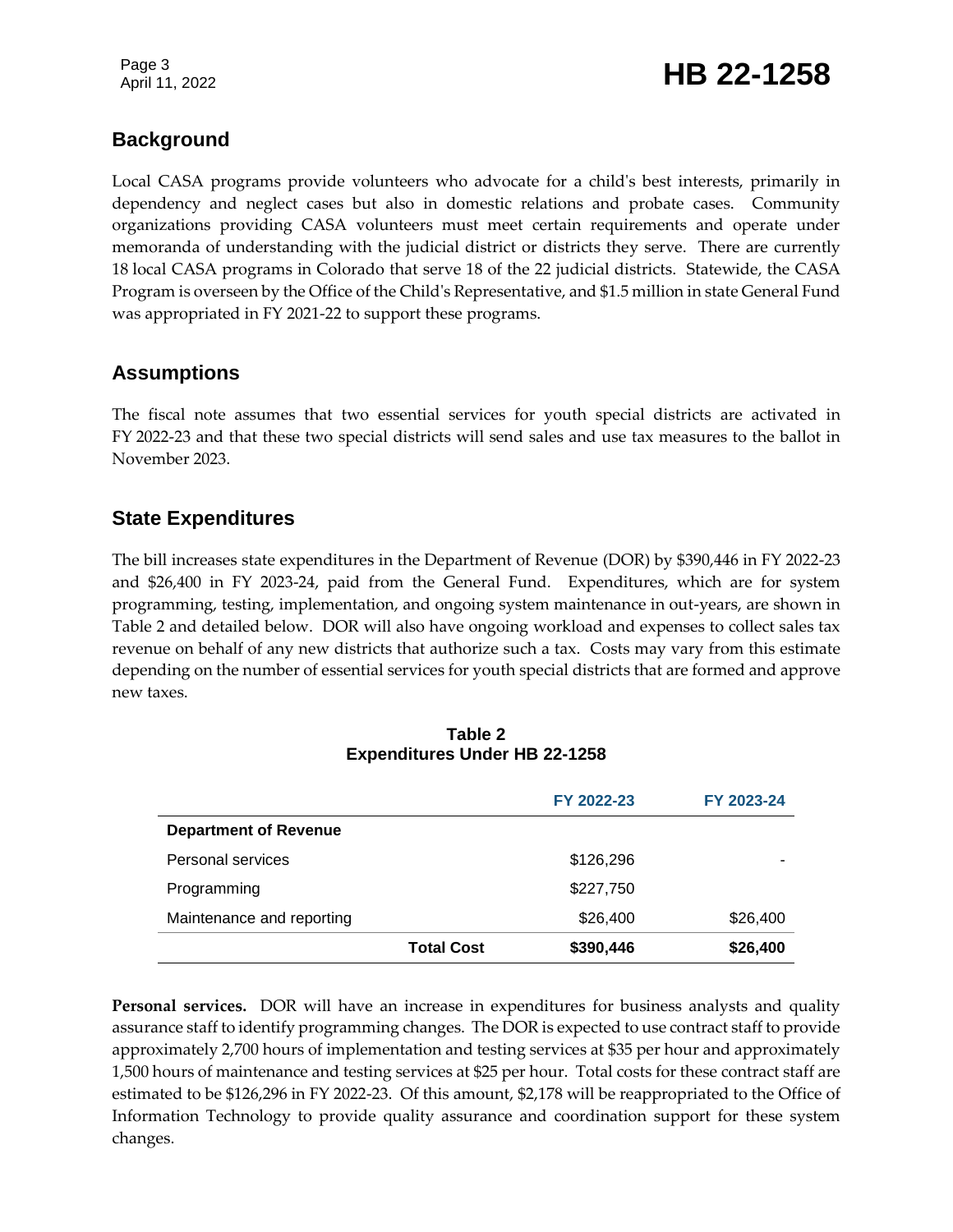Page 4

# Page 4<br>April 11, 2022 **HB 22-1258**

**DRIVES programming.** The Colorado Driver License, Record, Identification, and Vehicle Enterprise Solutions (DRIVES) System will require programming to calculate, assess, collect, and distribute the potential new sales and use taxes to vehicle sales at an estimated 40 hours of programming at \$225 per hour for each new district created (\$4,500). Based on an assumed two new districts, the bill will result in costs of \$9,000 in FY 2022-23.

**Sales and Use Tax System programming.** The Sales and Use Tax System (SUTS) will require programming and maintenance to allow for a new type of special district and the individual special districts. This is expected to cost \$50,000 in FY 2022-23, with ongoing annual costs of \$20,000.

**GenTax programming.** The collection manager function of the GenTax system must be updated for the new tax allowed under this bill. This programming is expected to require 750 hours in programming costs at \$225 per hour, resulting in costs of \$168,750 in FY 2022-23.

**Reporting.** Finally, DOR will have costs of \$6,400 per year to make form changes to facilitate reporting and analysis if new special districts are created.

**Judicial Department.** The Office of the Child Representative will have an increase in workload to cover additional administrative duties, to the extent the bill results in increased CASA funding and appointments at the local level. Additionally, the Chief Judges of the judicial districts will have a minimal but absorbable increase in workload if a new district is activated.

### **Other Budget Impacts**

**General Fund reserve.** Under current law, an amount equal to 15 percent of General Fund appropriations must be set aside in the General Fund statutory reserve beginning in FY 2022-23. Based on this fiscal note, the bill is expected to increase the amount of General Fund held as shown in Table 1, which will decrease the amount of General Fund available for other purposes.

# **Special Districts**

This bill creates new special districts with authority to collect taxes to support youth services. This local funding will support local CASA programs and youth service providers. Counties and municipalities that choose to activate the special districts will have an increased workload to appoint board members and conduct elections in some instances.

# **Effective Date**

The bill takes effect 90 days following adjournment of the General Assembly sine die, assuming no referendum petition is filed.

# **State Appropriations**

For FY 2022-23, the bill requires a General Fund appropriation of \$390,446 to the Department of Revenue, of which \$2,178 will be reappropriated to the Office of Information Technology.